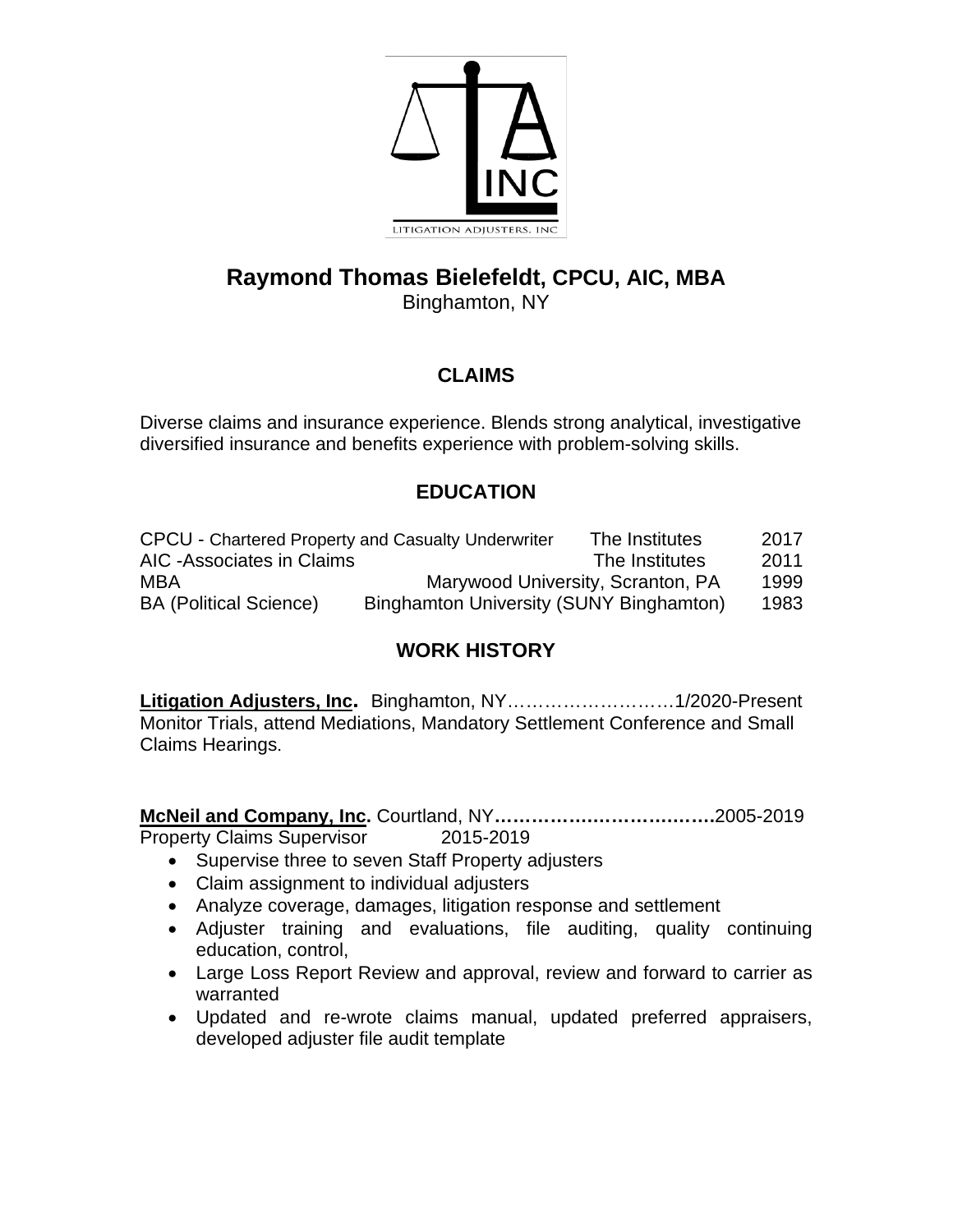### **McNeil and Company, Inc** con't

Commercial Claims Adjuster, Senior Claims Property Adjuster 2005-2015 First Party and Third Party Claims. Responsible for commercial First Party claims for Commercial Property and high value emergency vehicles (fire apparatus, ambulances), Inland Marine, and Business Auto. Duties include Commercial Property, Commercial Auto, Inland Marine and reinsurance policies for coverage determinations, claims investigations, review and approve appraisals, large loss reports, issue payments.

- Coverage evaluations, review appraisals and estimates
- Assess liability, evaluate, develop settlement ranges, negotiate settlements
- Litigation response, Bodily Injury Evaluation, work with Counsel for Settlement analysis strategy,
- Business Auto First and Third Party, Inland Marine scheduled apparatus claims
- Commercial Property claims, BPP/Content, depreciation withhold, Business Income/Extra Expenses
- Claims investigation, cause and origin, engineer/architect assignment, code enforcement review, SIU
- Employee Fidelity/Embezzlement claims.

American International Group, Inc. Vestal, NY 2000-2005 Automobile Claims Adjuster, Case Control Technician Customer Service Held progressively responsible positions in Automobile Claims Processinq, interpreting personal auto policy contracts for coverage/coverage determinations, investigated claims, recorded statements, liability decisions, reviewed and approved appraisals, rental payments, evaluated injury claims, negotiated settlements:

- •Interview claimants and insured for liability determinations
- •Investigate claims/verify information for benefit and liability determinations
- •Created spreadsheet to apportion property damage limits equitably among claimants
- •Commended by customers and supervisors for excellent investigative, analytical and customer
	- service abilities
- •Proficient in multiple software programs, Word, Excel, DRC Service/Claims, Smart Loss, Cyber Settle, Process Claims, PLCS

#### **Mallincrodt/Manpower Professional, Binghamton, NY** 1999-2000

#### Contract Recruiter

Recruited, screened applicants, interviewed professional and hourly employees, administered pre employment testing with NY Department of Labor, background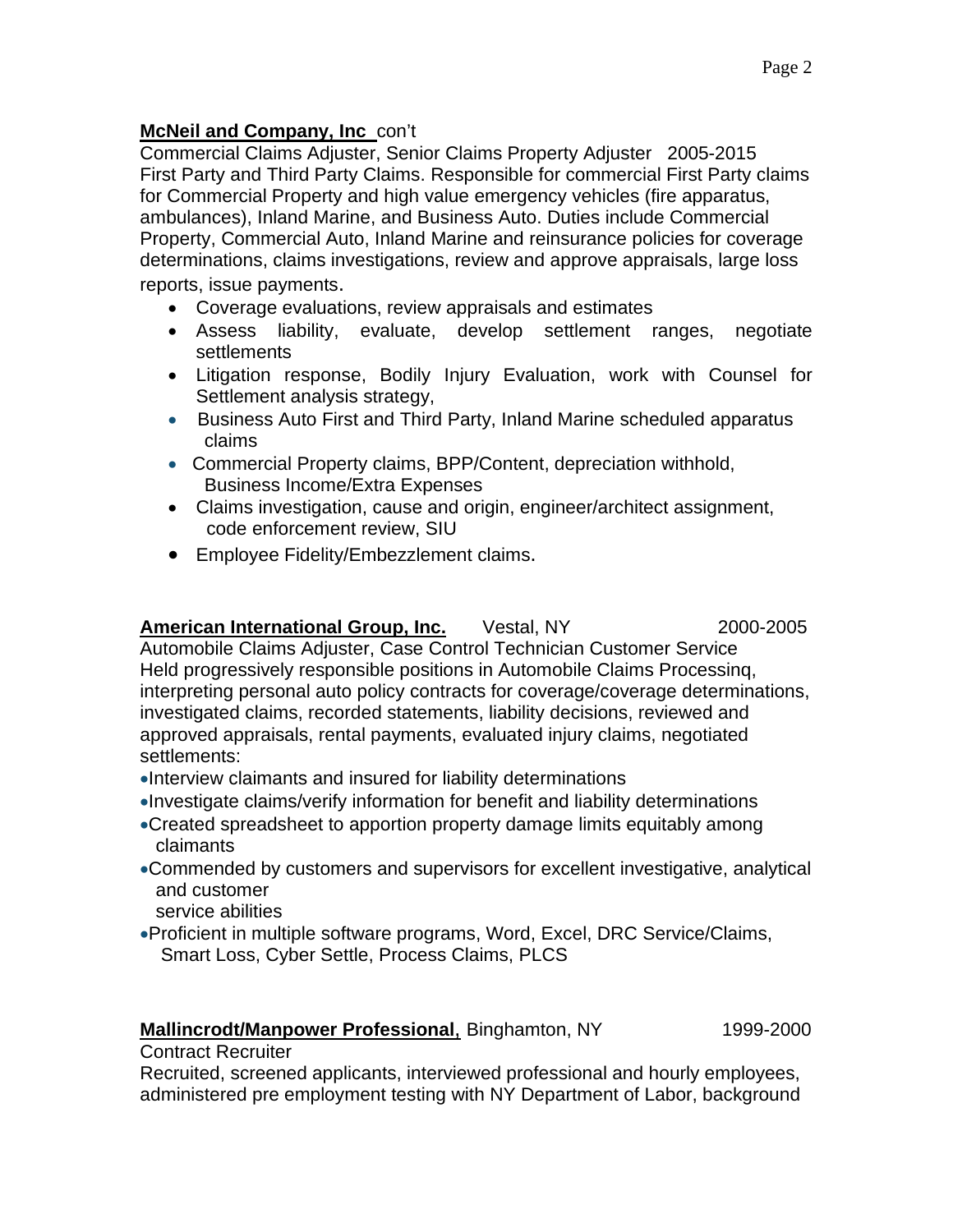investigations, monitored drug screening and pre- employment physicals, Internet and Intranet job postings, negotiated employment offers:

- Standardized reference/background check procedures, interview format
- Developed spreadsheets which monitored candidate status

| <b>Marywood University</b> | Scranton, Pa | 1997-1999                                 |
|----------------------------|--------------|-------------------------------------------|
| <b>Graduate Student</b>    |              | <b>Masters in Business Administration</b> |

**Twin Tier Area Plan, Inc.** Elmira, NY 1995-1997 Manage care IPA network development, provider recruitment/network development, negotiated provider contracts, analyzed and negotiated managed care contracts. Monitored provider reimbursement methodology, conducted provider education seminars, developed communication programs.

| <b>Broome County Medical Society</b><br>1983-1985<br>Binghamton, NY |
|---------------------------------------------------------------------|
|---------------------------------------------------------------------|

| <b>Director</b>   | 1985-1995 |
|-------------------|-----------|
| Assistant Directo | 1983-1985 |

Administration and Management of professional membership association. Extensive constituent service, complaint investigations, contract analysis and evaluation, education seminars, supervised 1200 member group health insurance plan, report writing, public speaking and newsletter publication, conducted multiple seminars

- Refocused organizational role, re-defined consumer service needs, legislative/regulatory initiatives, training programs
- Reorganized/streamlined operations, significantly reducing first year operating expenses, eliminating long term debt
- Researched and analyzed managed care contracts, developed first of its kind standardized format, allowing side-by-side comparison of contract features.
- Utilization review for 13 area nursing homes, admission classification, annual medical care evaluation studies
- Conducted complaint investigations, reviewed health care claims, liaison with physicians on insurance coverage, legislative and billing issues, utilization review

## **COMPUTER SKILLS**

Microsoft Word, Outlook, Excel, Concept One paperless claims software